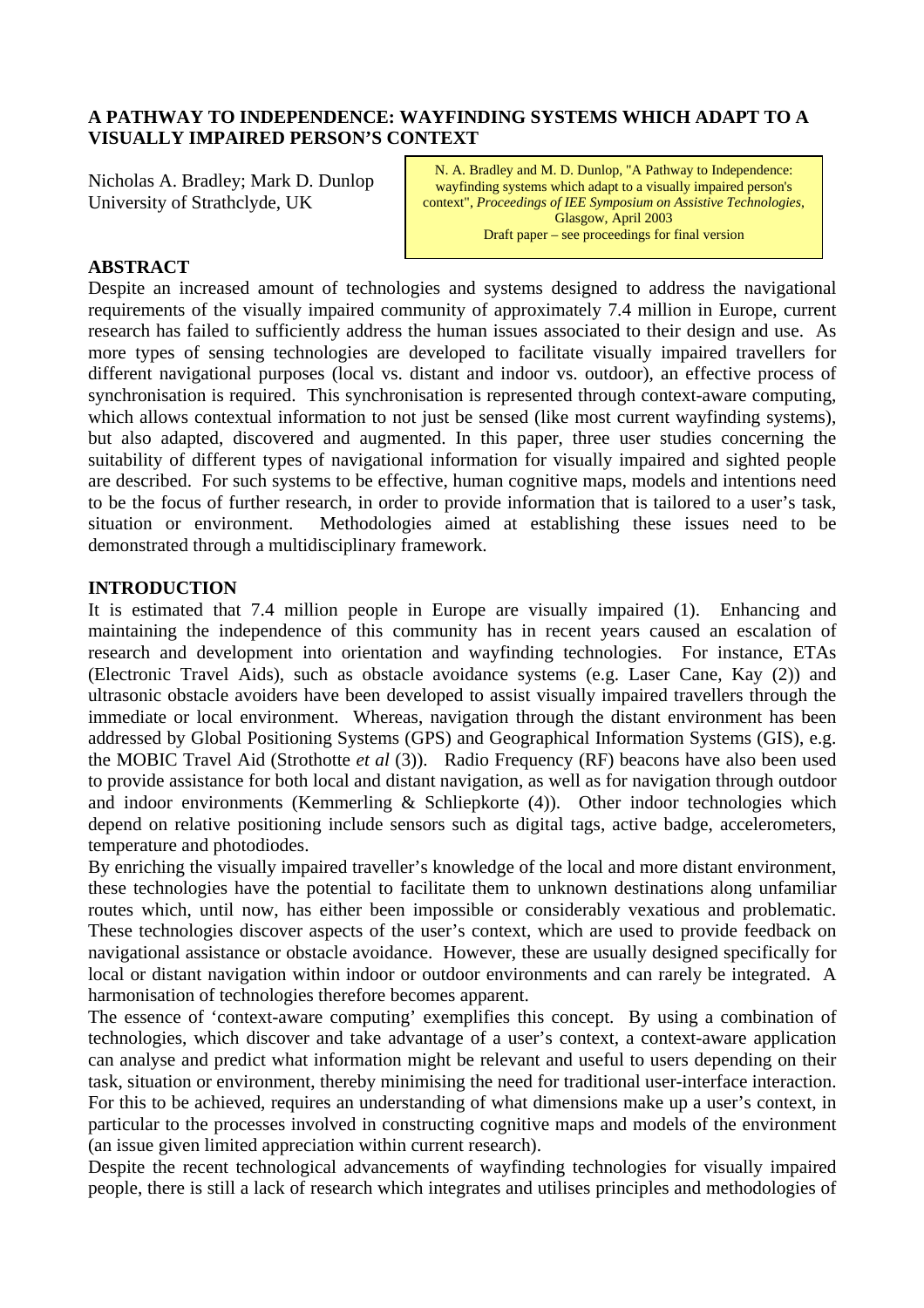Human-Computer Interaction (HCI). To illustrate, (i) Maeda *et al* (5) describe how their evaluation of a GPS-based guidance system involved asking sighted people to wear blindfolds and 'behave as if temporarily blind', (ii) Golledge *et al* (6) describe how existing computing travel databases do not provide information which would be useful to visually impaired people, and (iii) Franklin (7) states how, in relation to speech output, there are difficulties in interpreting spatial relations from common speech (natural language). In addition, Kitchin *et al* (8) describe how 'more research is needed to more fully understand the "mental landscapes" of people with blindness or visual impairments'.

This paper firstly describes three of our user studies concerning the suitability of different types of navigational information for visually impaired and sighted people. The second part discusses the required focus of further research, with an emphasis on the capabilities of mobile context-aware computing for meeting the requirements of the visually impaired community.

# **PREVIOUS RESEARCH STUDIES**

Our first two studies concerned an investigation of how sighted and visually people describe a route (Bradley & Dunlop, (9, 10)). This provided an insight into how people use clues in the environment to help them navigate and orientate. Collectively, the route descriptions from each participant were used to identify eleven categories of utterances relating to the environmental context: *directional* (e.g. left, right), *structural* (e.g. road, monument), *textual-structural based* (e.g. Border's bookshop), *textual-area/street based* (e.g. Sauchiehall Street), *environmental* (e.g. hill, river), *numerical* (e.g. second, 100m), *descriptive* (e.g. steep, tall), *temporal/distance based* (e.g. walk until you reach…), *sensory* (olfaction/hearing/touch) (e.g. sound of cars passing), *motion* (e.g. cars passing, doors opening), and *social contact* (e.g. asking people or using a guide dog for help). Accumulated tallies were solicited for each contextual category across each participant and group.

Both sighted and visually impaired participants varied within and between groups. Within the sighted group, younger participants used more textual-structural information (mainly names of bars, restaurants) than textual area/street information, whereas this trend was reversed for older participants. Within the visually impaired group, there were differences between the amount of local and distant information used. When comparing both sighted and visually impaired groups, visually impaired people used considerably more contextual information generally and used information, not used by sighted participants, within *sensory*, *motion*, and *social contact* categories.

Our third study\* involved calculating proportions, from our first two studies, of information used across all contextual categories for each group. These were used to design two sets of messages, which were presented to sighted and visually impaired participants as they walked to four predetermined landmarks. Messages given to two of the landmarks were derived from sighted participants descriptions (i.e. more textual-structural and textual-area street information), whereas visually impaired participants' descriptions were used to give messages to the other two landmarks (i.e. more sensory information). By using an objective and subjective assessment, it emerged that visually impaired people rated their mental workload lesser when presented with information from visually impaired participants' descriptions. This was also reflected in fewer deviations from the route and quicker times to complete those stages. Sighted participants, however, found this information to cause a higher mental workload.

In conjunction to the three user studies, we conducted a multidisciplinary literature review on the notion a 'context', specifically in relation to context-aware applications/systems. Proposed context models for psychology, linguistics and communication, and computer science, combined with a multidisciplinary model, revealed that the relationship or interaction between internal (e.g. cognitive maps/models) and external contexts (e.g. other people, mobile device, etc.), need to be addressed further with respect to how they influence our decisions and the process by which we interact with our environment. Temporal changes and notions of relevancy are intrinsic factors in this understanding.

 $\overline{a}$ 

<sup>\*</sup> Described in full papers currently under review.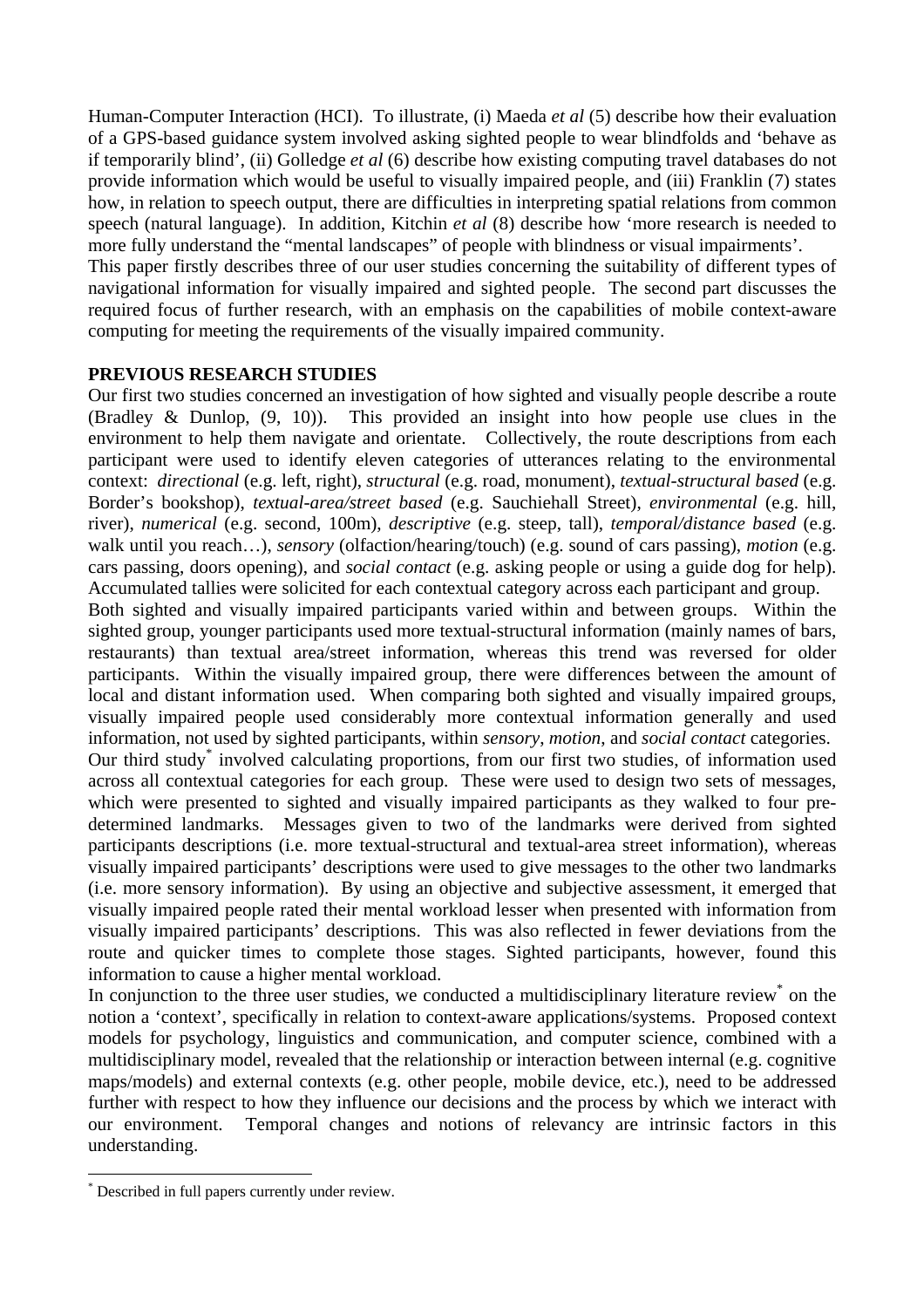#### **THE REQUIRED FOCUS OF FURTHER RESEARCH**

Context-aware computing offers a great potential to visually impaired people, not just for navigation but also to facilitate them for other potential needs or requirements (informing them of the nearest café, post office, etc.) To illustrate, Pascoe (11) proposes four generic categories of context-aware capabilities, as shown below (a description of how they could apply to visually impaired people is presented):

1. *Contextual sensing*: The context-aware application simply detects various environmental states and presents them to the user. A GPS receiver, for instance, takes in a location, compares it to a digital map, and then informs the user of their location.

2. *Contextual adaptation*: The application leverages contextual knowledge by adapting its behaviour to integrate more seamlessly with the user's environment. For instance, by linking with a server containing locations of excavation work, the context-aware system could adapt the original route path in order to navigate around potentially problematic areas.

3. *Contextual resource discovery*: The application discovers other resources within the same context as itself and exploits these resources while they remain in the same context. Bus and train timetables, for example, could be downloaded and then used to inform the user how long they have to wait for the next bus.

4. *Contextual augmentation*: The application can augment the environment with additional information. Visually impaired travellers, for instance, could leave messages at particular locations in the environment for other visually impaired people (e.g. information about potential hazards), thereby creating a community of users sharing personal experiences.

It should be noted that current wayfinding technologies and systems for the visually impaired largely use just contextual sensing. Context-awareness therefore extends the possibilities that could be made available, allowing applications to provide more useful and pertinent information.

Ultimately, however, context-aware systems will only be useful if they manage information derived from those sensing technologies in a way that is compatible with the users cognitive map, model and/or intentions. Jonsson (12), for instance, describes how we develop cognitive maps in order to navigate; a process which involves encoding the location, attributes and orientation of landmarks in the environment using a variety of human sensory sources (i.e. visual, olfaction, haptic and auditory). A cognitive map, however, for one particular area can change depending on the (i) time of day (i.e. day/night), (ii) season (e.g. summer vs. winter), and (iii) direction of travel (travelling the same route forward or back). It is therefore reasonable to assume that visually impaired people would develop different cognitive maps or models based upon additional factors such as differing levels of sight or whether they are adventitiously or congenitally blind. Kitchen (8) indicates that there needs to be 'an effective and reliable assessment of the spatial knowledge structures (or cognitive maps) of visually impaired people in order to comprehend their unique environmental interaction processes'. Essentially, a multidisciplinary approach to context-aware interface design needs to taken. An understanding of (i) human cognition is essential, as described, (ii) computer science enables the technological possibilities to be realised, and (iii) linguistics and communication enables designers to establish methods of communicating contextual information to the user.

# **CONCLUSIONS**

Previous research, coupled with the findings of our studies, suggest that more HCI research is required into how human variability influences usability, in particular how differences in visual impairment affect the processes by which knowledge is derived from the environment to construct cognitive maps/models and consequently how this affects their behaviour or interaction with the environment. Technologies must be used to sense, not just the environment, but also both the user's cognitive context and the interaction of both external and cognitive worlds. For this to be achieved, there needs to be an amalgamation of sensors which are actively managed through context-aware applications; the design of which must be a filtered through a multidisciplinary framework. By doing so, context-aware systems will facilitate visually impaired people through unknown territory, enriching both their knowledge of the environment as well as enhancing their independence.